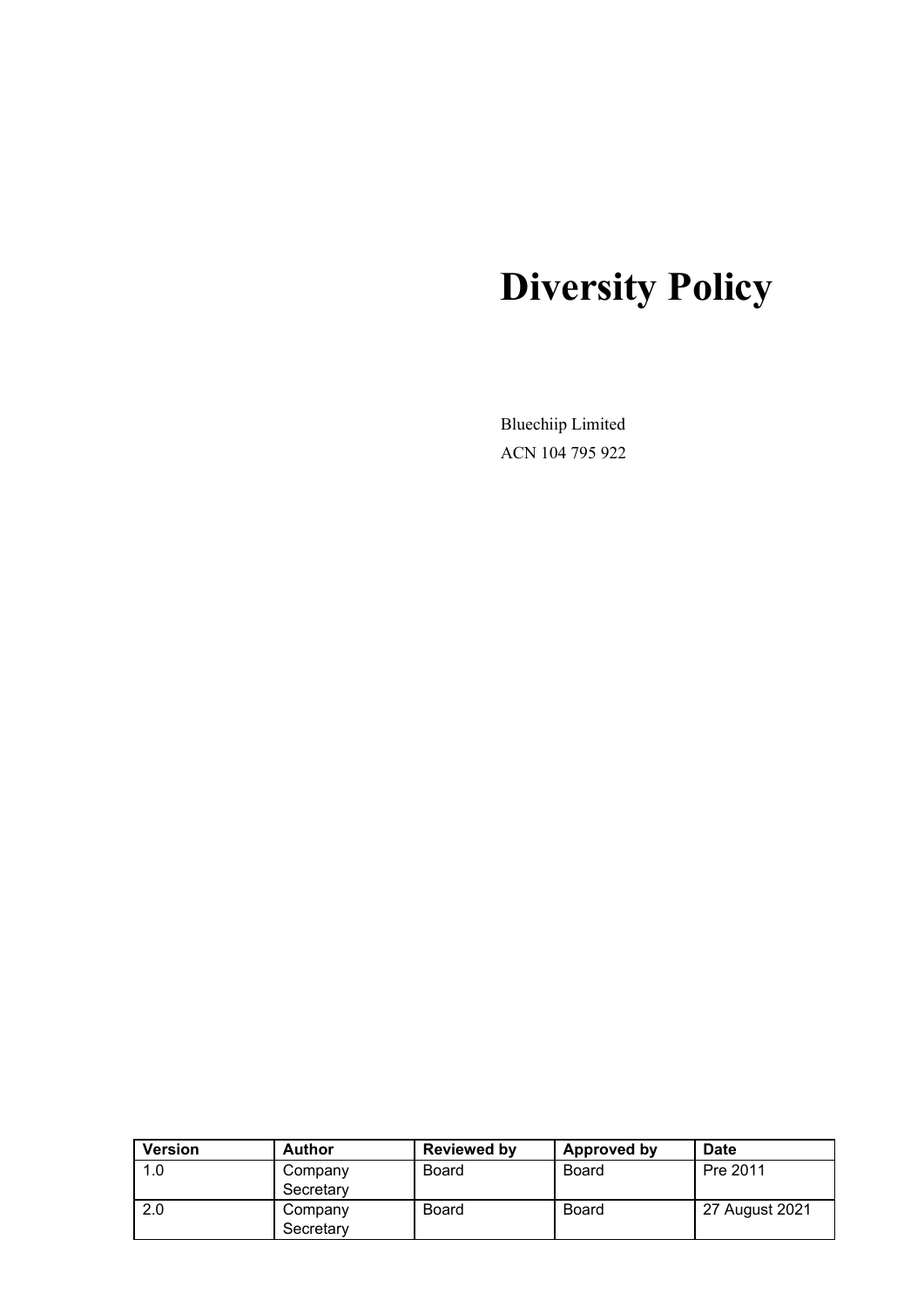# **1 Overview**

The Board of directors of Bluechiip Limited (**Company**) is responsible for the overall management of the Company, including guidance as to strategic direction, ensuring best practice corporate governance and oversight of management. The Company recognises that people are its most important asset and is committed to the maintenance and promotion of workplace diversity.

Diversity drives the Company's ability to attract, retain, motivate and develop the best talent, create an engaged workforce, deliver the highest quality services to its customers and continue to grow the business.

The Board has formally approved this Diversity Policy (**Policy**) in order to address the representation of women in senior management positions and on the Board, and to actively facilitate a more diverse and representative management and leadership structure.

# **2 Scope**

The Company's vision for diversity incorporates a number of different factors, including gender, ethnicity, disability, age and educational experience. At a Board and senior management level, gender has been identified as a key area of focus for the Company. Accordingly, the primary focus of this Policy is achieving, over a reasonable transition period, adequate representation of diversity throughout the workforce, in senior management positions and on the Board.

The strategies outlined below aim to achieve the objectives of this Policy by:

- (a) setting measurable objectives relating to diversity (including gender representation) in the workforce and at all senior management and leadership levels;
- (b) broadening the field of potential candidates for positions within the Company and for senior management and Board appointments; and
- (c) increasing the transparency of the senior management and Board appointment process.

## **3 Promoting diversity**

In order to facilitate greater diversity in management and leadership roles, the Company will:

- (a) introduce and supplement the measures outlined in this Policy;
- (b) implement and review policies which address impediments to diversity in the workplace (including, for example, parental leave and flexible working arrangements that assist employees to fulfil their domestic responsibilities); and
- (c) monitor the effectiveness of, and continue to expand on, existing initiatives designed to identify, support and develop talented employees from a diverse range of backgrounds.

## **4 Measurable objectives**

Each year the Board will endeavor to set measurable objectives with a view to progressing diversity in the Company, including working towards a balanced representation of diversity in the workforce and at a Board and senior management level.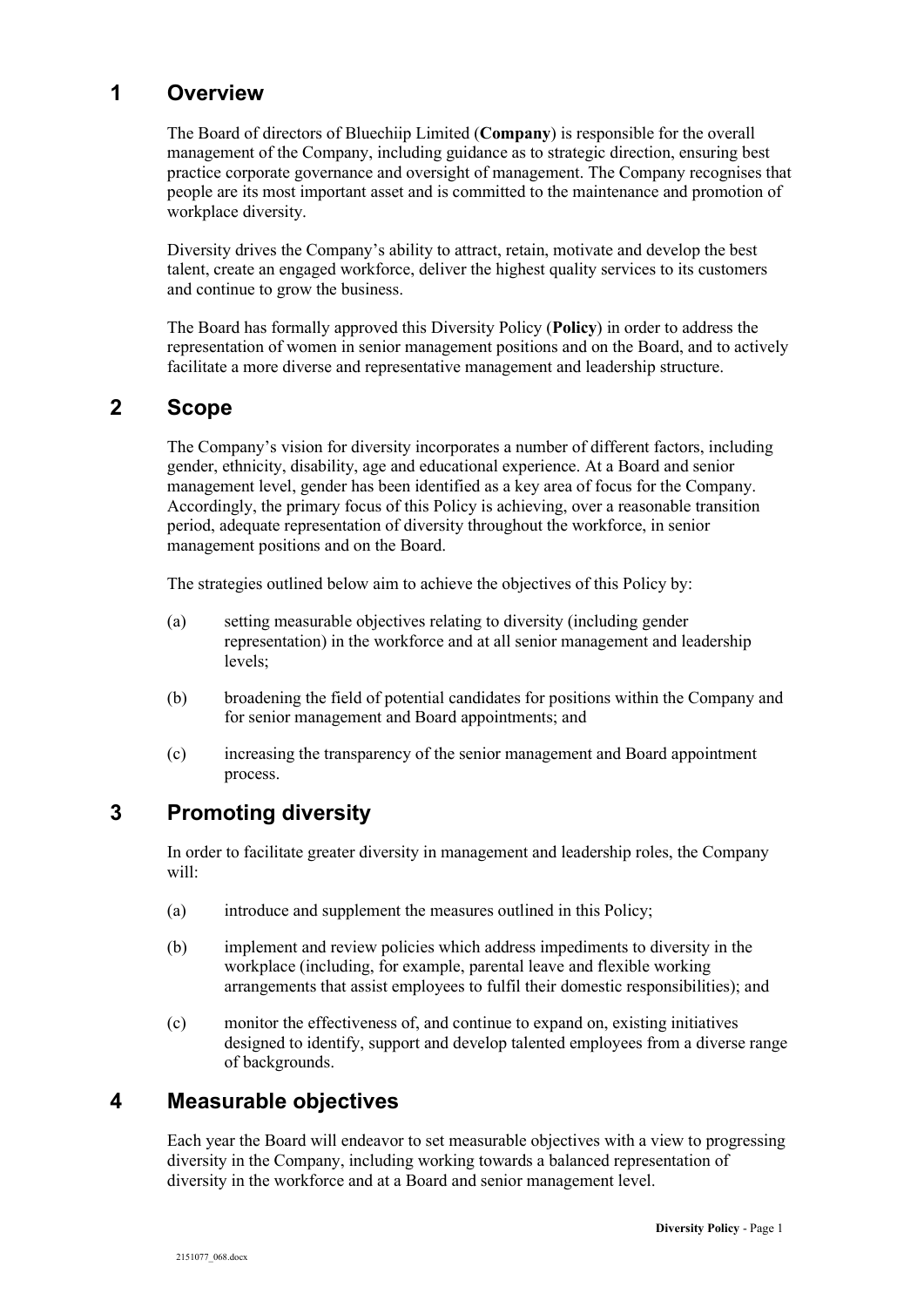Performance against these objectives will be reviewed annually by the Nomination and Remuneration Committee (or such other committee determined by the Board), as part of its annual review of the effectiveness of this Policy.

The Board will include in the Annual Report each year:

- (a) a summary of the Company's progress towards achieving the measurable objectives set under this Policy for the year to which the Annual Report relates; and
- (b) details of the measureable objectives set under this Policy for the subsequent financial year.

#### **5 Gender representation review**

On an annual basis, the Nomination and Remuneration Committee (or such other committee as determined by the Board) will review the proportion of women who are employed by the Company as a whole, in senior management positions and who are on the Board. The Nomination and Remuneration Committee (or such other committee as determined by the Board) will submit a report to the Board outlining its findings.

The Company will disclose in its Annual Report the proportion of men and women employees in the Company as a whole, in senior management and on the Board or, if applicable, the Company's most recent "Gender Equality Indicators" as defined by the *Workplace Gender Equality Act 2012* (Cth).

### **6 Recruitment, selection and succession planning**

#### **6.1 Succession planning**

The Nomination and Remuneration Committee is responsible for the development and succession planning process for the Chief Executive Offer (**CEO**) and the CEO's direct reports. In discharging this responsibility, the Nomination and Remuneration Committee will have regard to diversity criteria.

#### **6.2 Board appointment process**

Whilst skills such as leadership and previous experience as a chief executive, chair or board member of a similar organisations (including the scope of its operations) have traditionally been prerequisites to appointment as a director, the Board recognises that other skills gained from experience in the following areas are key skills and experience which the Board as a whole should comprise:

- (a) marketing and sales;
- (b) policy and regulatory development and reform;
- (c) health, safety and environment and social responsibility;
- (d) finance; and
- (e) human resources.

The Board will develop and disclose a board appointment process, which includes selection criteria having regard to the skills and experience outlined above and the selection process for senior management positions.

The Nomination and Remuneration Committee is responsible for identifying qualified individuals for appointment to the Board. In identifying candidates, the Nomination and